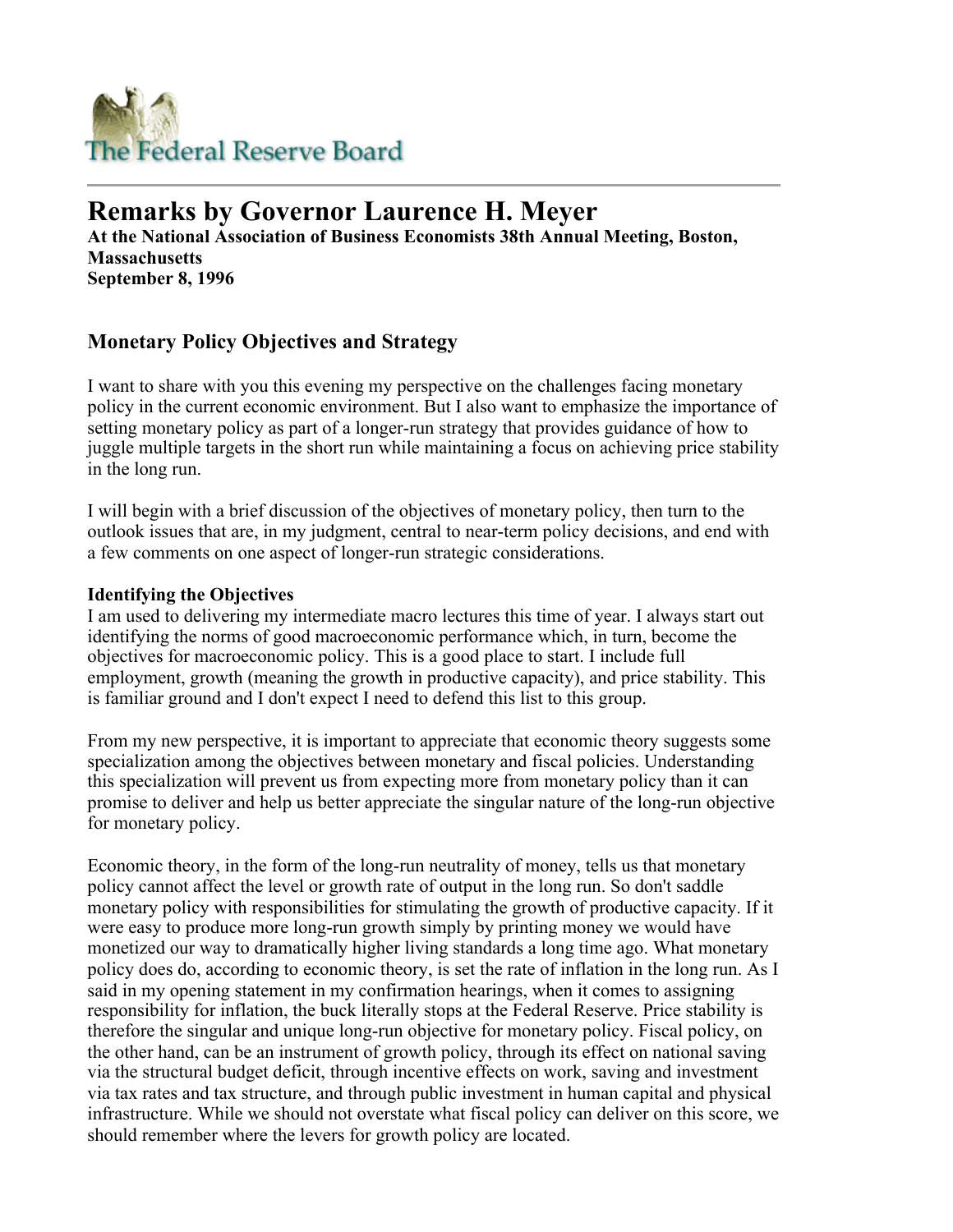There is less agreement about what economic theory and empirical macroeconomics tell us about the potential for stabilization policy. My reading is that both monetary and fiscal policies, via their influence on aggregate demand, affect output and employment in the short run. While we should not forget the lecture on inside and outside lags, parameter uncertainty, and other cautionary tales that preclude fine tuning, neither should we dismiss the stabilization role that can be played by some combination of the two policies. In practice, recently and for the indefinite future, fiscal policy is dominated with the task of reducing the deficit, leaving the stabilization objective almost exclusively in the hands of the Federal Reserve.

#### **Outlook Issues Challenging Monetary Policy Today**

There are two questions related to the current economic outlook that, in my view, challenge monetary policy in the near term. I expect you will focus on these issues in your outlook session tomorrow. *First,* in the absence of policy adjustment, is the economy slowing or likely to slow to trend quickly enough to stabilize the unemployment rate at its current level? *Second,* is the current unemployment already so low that remaining at this level would trigger a steady increase in the rate of inflation?

I note that most of the private sector forecasts I follow, along with the Blue Chip Consensus, all provide an affirmative answer to the first question. All have growth near 2% in the second half of 1996 and through 1997. I presume the NABE survey that you will present tomorrow is also consistent with this story. Of course, one has to be careful interpreting these forecasts, because some of the private sector forecasts that have growth slowing to trend do so in the context of an assumed modest tightening of monetary policy, but many suggest a slowing to trend without such an adjustment. But you appreciate the issue here. Any answer, of course, is provisional, subject to adjustment to incoming data and therefore to be reviewed as appropriate over time.

I should note that growth itself does not cause inflation. However, above-trend growth, without an accompanying increase in participation rates, implies further decline in the unemployment rate which may already be at or even below its full employment level. A further decline in the unemployment rate, from its current level, would, in turn, increase the risk of an acceleration of inflation.

That brings me to the second question. Are we already below NAIRU? In that case, a slowdown to trend would not be sufficient to prevent an acceleration in inflation. The answer is, unfortunately, not that easy. On the one hand, estimates of NAIRU from a data sample that covers the last 20 to 30 years suggest a value close to 6%. This indicates we are below NAIRU and should expect a steady rise in the inflation rate going forward. The problem with this conclusion is that we would have expected, in this case, some upward pressure on prices over the past two years. I do not want to ignore the possibility that transitory favorable supply shocks can, for a while, offset the effect of a below-NAIRU unemployment rate on inflation. But I do not believe that special factors alone can explain away the tension between an unemployment rate persistently below traditional estimates of NAIRU and the stable to declining inflation over the past two years.

Indeed, I expect many don't appreciate how well behaved inflation has been over this period. Over the year ended in the second quarter, most broad measures of inflation, both product and expenditure-side measures, have been near 2% and when measured net of food and energy, below 2%. A couple of examples: For the chain-type GDP deflator, the inflation rate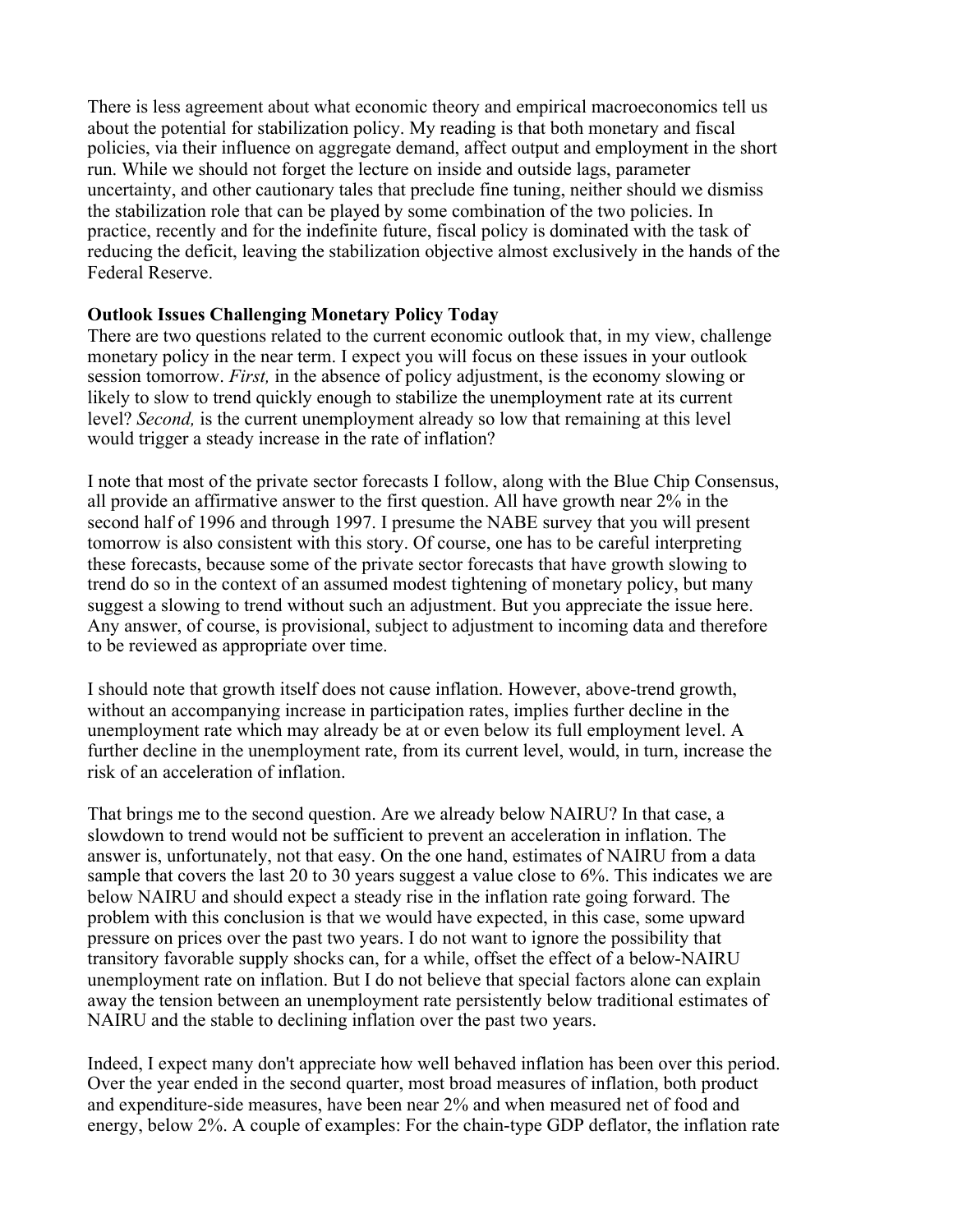over this period was 2.2% and the last available reading, for the second quarter, was 2.2%. For the Gross Domestic Purchases chain-type price index, the inflation rate over the last year was 2.0% and the rate in the second quarter was 2.1%. In both of these cases, inflation was also lower in the year ended in the second quarter of 1996 than over the preceding year. So inflation is quite modest, it has not evidenced any increase over the last year, and, in fact, has shown signs of further decline. It might add that, net of food and energy, broad expenditure measures show inflation below 2% over the past year.

The CPI, the inflation measure which receives the most attention, is, admittedly, a bit of an outlier. Its inflation rate is closer to 3% than to 2%, resulting in an unusually wide gap between the inflation rates for the CPI and other broad price indices. Still, even in the case of the CPI, inflation is lower over the year ended in the second quarter than over the preceding year for both overall and core measures.

As a result of the recent inflation experience, estimation techniques which weight the current data more heavily (so-called time varying parameter estimation) suggest that NAIRU has declined recently and may be as low as 5 1 /2%.

So one of the challenges to monetary policy is how to operate when there is a higher degree of uncertainty about where NAIRU is. I feel this tension more than most. I have emphasized throughout my career the importance of the expectations-augmented Phillips Curve in my view of the inflation process and its value as a forecasting tool. The Phillips Curve played an important supporting role in the forecasting awards Joel, Chris and I won over the years. But the tension is there and we have to weigh the risk of higher inflation if the longer-run estimate of NAIRU proves correct against the potential that the recent stability in inflation reflects a change in structure that will persist.

Tempering some of the optimism about NAIRU and recent inflation is evidence of at least a modest acceleration in wages and compensation. This trend is of concern, although there are questions about whether or not it signals an upturn in price inflation. Is the higher pace of wage change, for example, in part a passing through to workers of the slower rate of increase in benefit costs incurred over the last few years by firms? Labor costs, of course, are based on total compensation not wages, so we might want, especially given the slowdown in benefit cost inflation, to keep our focus on the broader compensation measure rather than on wage change alone. The rate of increase in compensation, itself, is edging higher--2.9% over the year ended in the second quarter for the ECI, compared to 2.6% over the previous year. The question here is whether the current rate of increase in compensation remains consistent with stable price inflation, either because it is being accompanied, at least for a while, by a compression in profit margins or because it still remains low relative to trend productivity. But we also have to be careful about making too many excuses. At any rate, the developments related to wages, compensation and productivity deserve particular scrutiny.

Last week's labor market report underscores once again the considerable momentum of the economic expansion and highlights the issues I've been discussing. The economy continued to generate jobs at an impressive clip last month--indeed, at a pace faster than the trend growth of the labor force. The unemployment rate dropped noticeably below the range over the past two years, to 5.1 %. Moreover, average wage rates increased substantially, presumable reflecting the pressures that employers face in attempting to attract and retain workers in a relatively tight labor market.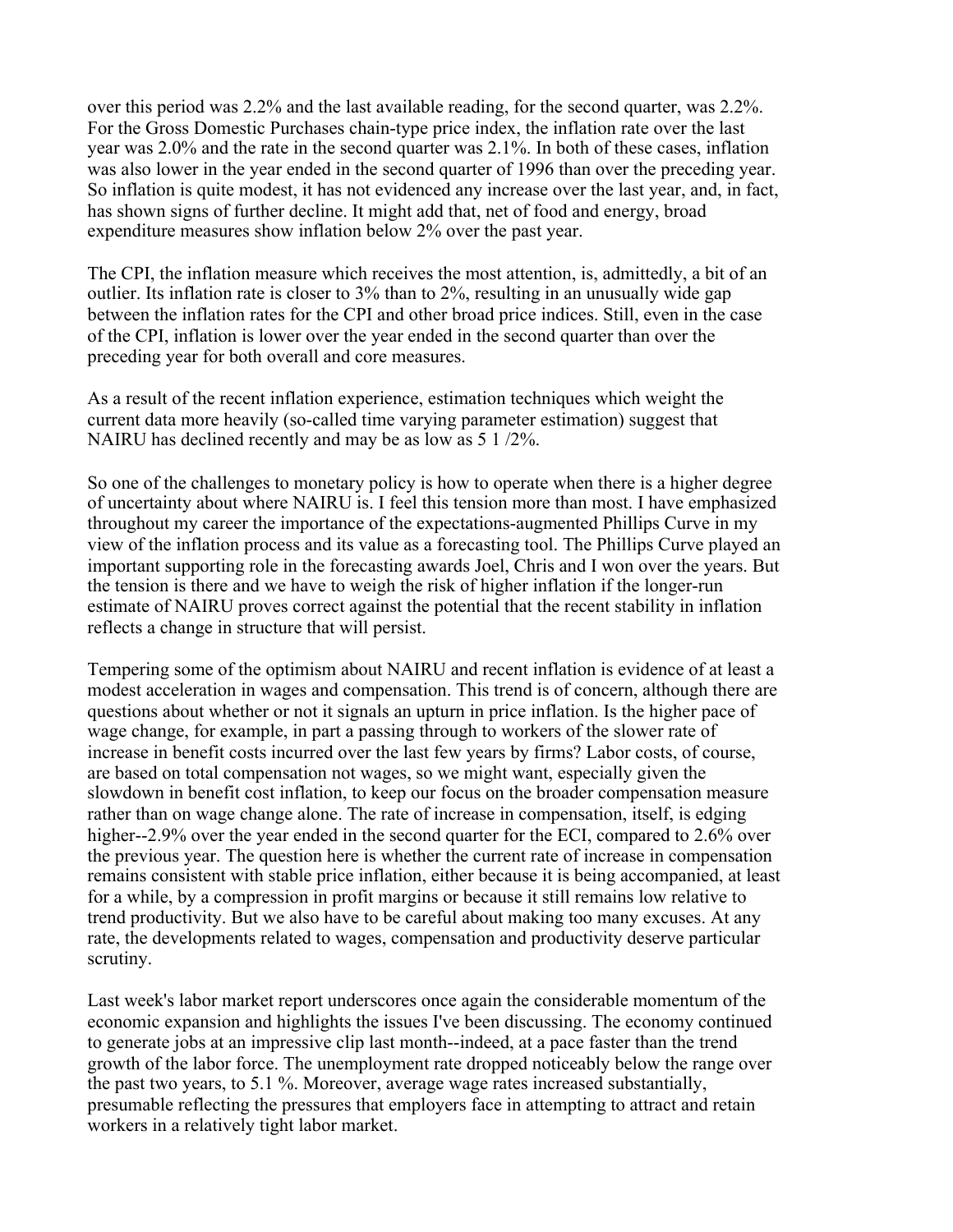We of course all welcome an improvement in earnings. For some time now, many American workers have not fully shared in the fruits of our economic growth. But the question is whether the recent wage gains will be real in terms of greater effective purchasing power, or whether the associated increases in costs of production will only be mirrored in an offsetting acceleration of prices. To date, firms have found ways to offset those costs--or, in some cases, have been forced by competitive conditions to absorb some of them in their profit margins. The question is whether this process will continue in the months ahead, holding inflation in check. Certainly, there is still a widespread view that firms do not have so-called pricing leverage. But, there is no question that the latest data reinforce the sense that Chairman Greenspan expressed a couple of months ago that we are in a circumstance in which a prudent central bank must exercise heightened surveillance of the inflationary risks and stand ready to respond if necessary.

#### **Juggling Multiple Targets in the Short Run**

But this is just a single episode for monetary policy. Decisions made in this episode should be part of a longer-run strategy and should be understood in that broader context. I want to turn my attention now to one aspect of a longer-term strategy that might help the Federal Reserve juggle multiple targets in a disciplined fashion and bridge from short-run policy to long-term objectives.

Let's assume, for the sake of the rest of my remarks, that growth slows to trend, the unemployment rate stabilizes at its current level, and inflation remains stable. Humor me. What then for monetary policy?

At this point we confront the dreaded trade-off. There is, to be sure, no trade-off and hence no inconsistency between full employment and price stability in the long run. Therefore, maximum employment (at least if interpreted as full employment or being at NAIRU) and price stability, the statutory mandate of the Federal Reserve, are compatible in the long run. Full employment can be achieved either with price stability or with positive stable inflation. So the mandate, in my interpretation, does dictate that we move to price stability, because this is only there that we can achieve both objectives simultaneously. That still leaves us the strategic question of how to juggle the goals of full employment and price stability in the short run when the initial conditions do involve a conflict among the ultimate objectives--for example, the current combination of modest, stable inflation and full employment. Reasonable people can and do disagree about what to do in this case. It is desirable that monetary policy respond to this challenge in a systematic way. This would allow the private sector to both anticipate where monetary policy is headed and retain confidence that the Federal Reserve remains focused on its long-run objective as it carries out its meeting-tomeeting policies.

The Taylor Rule is a simple example of a strategy that juggles the two objectives in a disciplined manner without losing sight of the long-run price stability objective. The Taylor Rule varies the real federal funds rate relative to some equilibrium level in response to both the deviation of output from its full employment level and of inflation from its long-run target. This rule, in effect, worries continuously about both output relative to potential and inflation relative to price stability. The Taylor Rule has stabilizing properties across a range of models, describes to a reasonable approximation recent Federal Reserve policy, and similar specifications describe the behavior of many other central banks in industrialized counties. I do not want to mislead you about the degree to which I believe we can rely on any single rule in general or my commitment to the Taylor Rule in particular. But the Taylor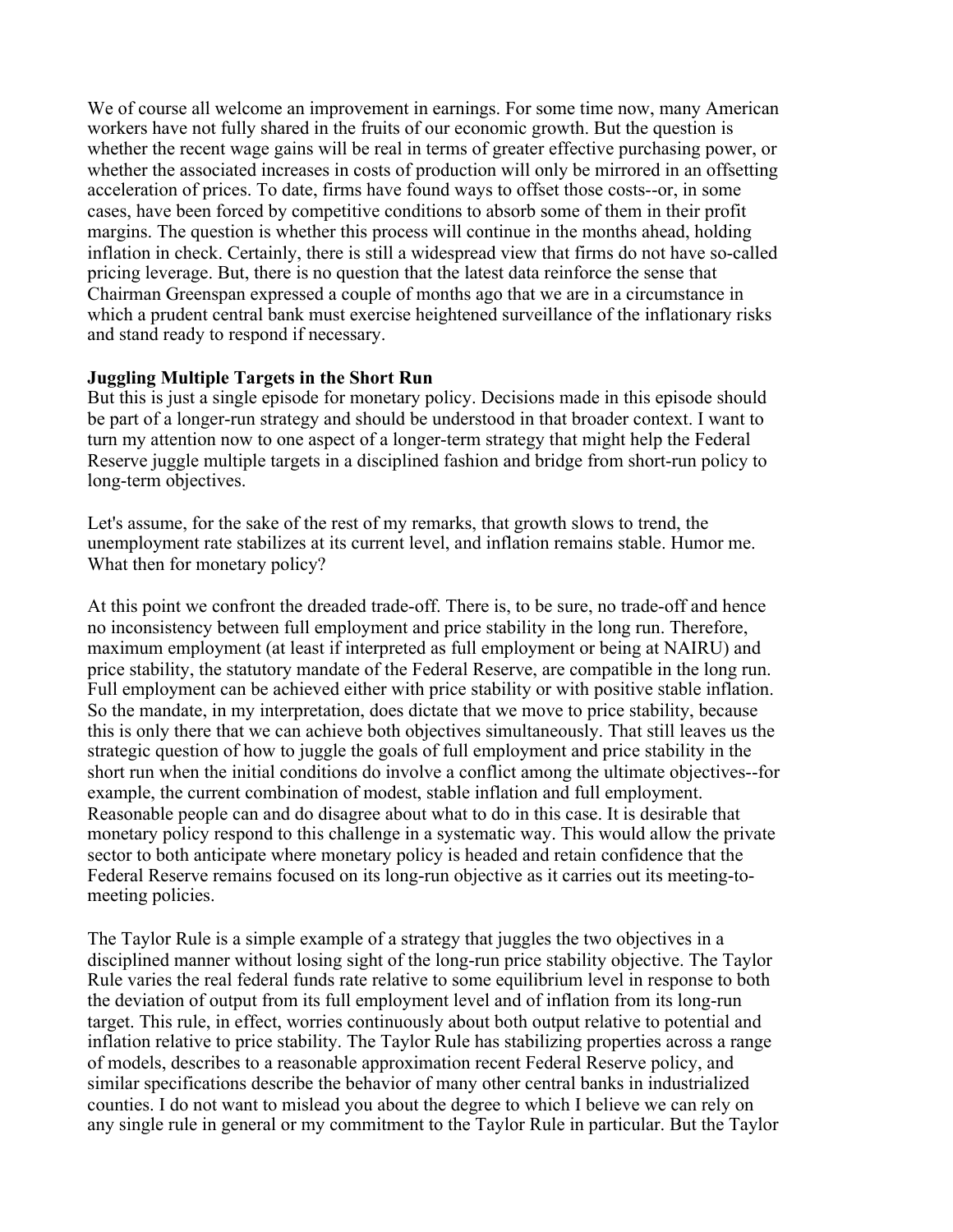Rule helps illustrate some important aspects of monetary policy strategy.

The Taylor Rule would resolve the near-term conflict between objectives in the current economic environment by encouraging some slack in the economy and thereby ensuring downward pressure on inflation over time, as long as inflation were above the long-run inflation target, while still balancing along the way both the inflation and employment objectives.

#### **Opportunistic Disinflation**

A couple of years ago, I gave the name "opportunistic disinflation" to an alternative strategy for bridging between short-run policy and long-run goals, a strategy that I observed the Federal Reserve to be following at the time. I will use this strategy this evening to describe my own position. But I want to make clear that I am not speaking for others on the FOMC or describing official policy. Under this strategy, once inflation becomes modest, as today, Federal Reserve policy in the near term focuses on sustaining trend growth at full employment at the prevailing inflation rate. At this point the short-run priorities are twofold: sustaining the expansion and preventing an acceleration of inflation. This is, nevertheless, a strategy for disinflation because it takes advantage of the opportunity of inevitable recessions and potential positive supply shocks to ratchet down inflation over time. Proponents of this strategy sometimes describe this approach as reducing inflation cycle-tocycle or describe the economy as being one recession from price stability. Under this strategy, if growth were to slow to trend, the unemployment rate were to remain where it is, and inflation were to remain stable, monetary policy would remain on hold, ready to respond aggressively to any acceleration of inflation, but otherwise prepared to be patient and accept the lower inflation that will accompany the next recession or favorable supply shock.

This is just another rule, though a more complicated one than the simple Taylor Rule. It also links short-run policy actions to long-run objectives, juggles multiple targets in a disciplined way, and would be successful in achieving the long-run objective over time.

So let me sum up how I look at the challenges facing monetary policy in the current economic environment and in light of the longer run strategic issues I have set out this evening. In the near term, I believe we should be vigilant to insure that the progress made to lower inflation to the current level is sustained. I am, as a result, focused on forecasts of near-term growth relative to trend as a forward-looking indicator of changes in utilization rates, on utilization rates themselves as forward-looking indicators of inflation pressures, on labor costs as a key factor in the transmission of demand pressure to price inflation, and, given the uncertainty about NAIRU, on readings of the current inflation rate. I think I have covered all the bases! While I am focused on holding the line on inflation in the short run, I am also mindful of the importance of continuing progress toward price stability over the longer run and of the importance that current decisions be part of a longer strategic plan. Nevertheless, you will not hear me complain or apologize if, over the next year, the chain GDP deflator remains near 2%, the unemployment rate remains near 5 1/2%, and the economy grows near trend.

### Return to top

#### 1996 Speeches